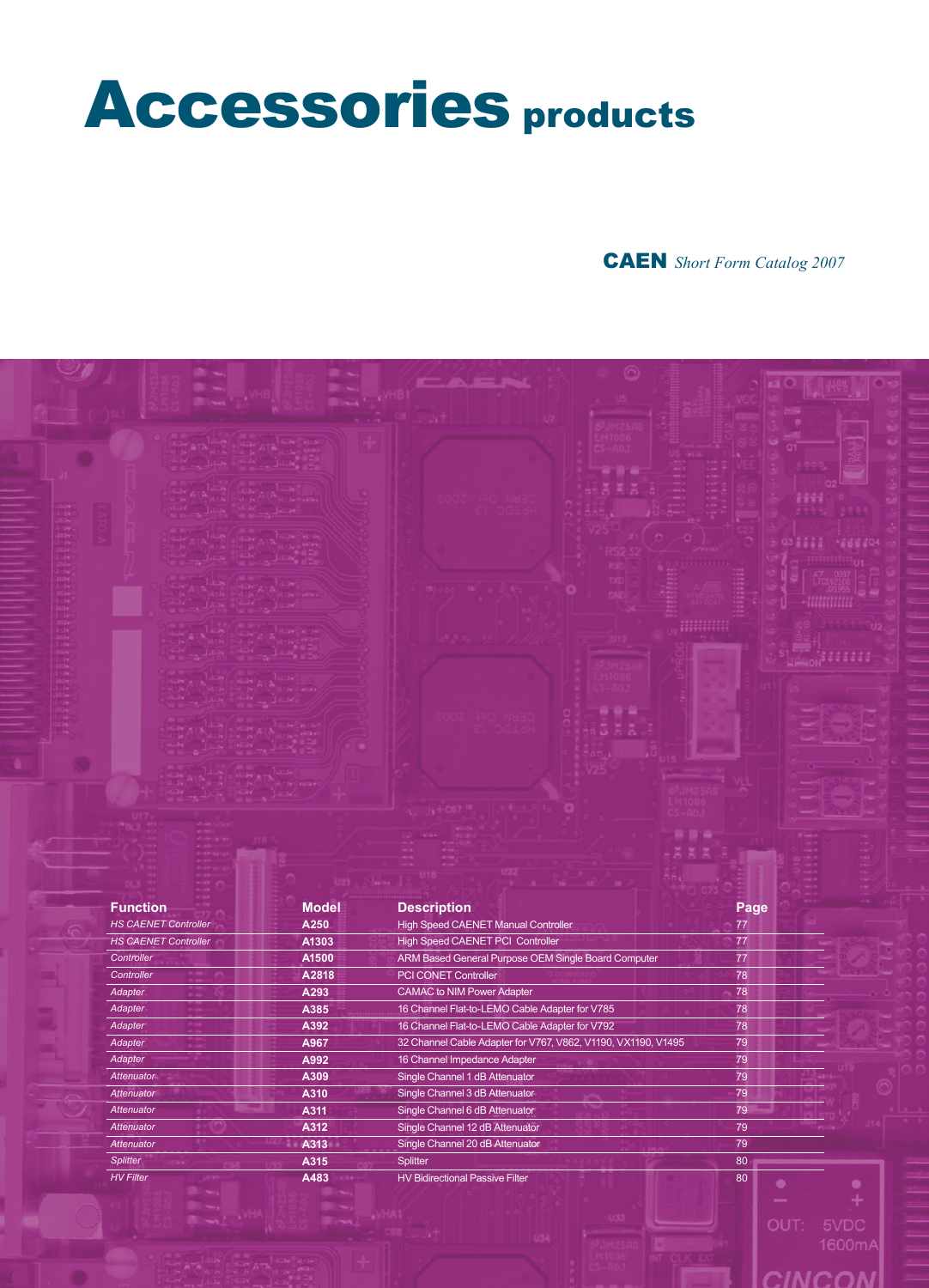# A250 **High Speed CAENET Manual Controller**

| <b>CAEN</b><br>Mod. A250<br>CAENET MANUAL CONTROLLER<br>ACK O<br><b>DATA O</b><br><b>Ordering options</b> |                                            | Overview<br>The Mod. A250 is a hand-held unit to monitor and control various CAEN<br>modules via the HS CAENET serial link and protocol (1 MByte/s). Up<br>to 99 daisy chained modules of different types can be controlled by<br>a single Manual Controller. The protocol features simple yet effective<br>programming and monitoring sequences. The A250 is particularly suited<br>for setting up experiments, or laboratory tests. Settings are entered via<br>a keypad and monitored via an alphanumerical LCD. Self explanatory<br>messages are provided and errors are flagged in case of unsuccessful<br>operations or out-of-range parameters selection. |
|-----------------------------------------------------------------------------------------------------------|--------------------------------------------|------------------------------------------------------------------------------------------------------------------------------------------------------------------------------------------------------------------------------------------------------------------------------------------------------------------------------------------------------------------------------------------------------------------------------------------------------------------------------------------------------------------------------------------------------------------------------------------------------------------------------------------------------------------|
| Code                                                                                                      | Description                                |                                                                                                                                                                                                                                                                                                                                                                                                                                                                                                                                                                                                                                                                  |
| WA250XAAAAAA                                                                                              | A250 - High Speed CAENET Manual Controller |                                                                                                                                                                                                                                                                                                                                                                                                                                                                                                                                                                                                                                                                  |

# A1303 **High Speed CAENET PCI Controller**



**WA1303XAAAAA** A1303 - High Speed CAENET PC Controller (PCI Bus)





#### **Overview**

The Mod. A1500 is a single board computer, suitable to a wide variety of product design and development tasks, whose core is the Atmel AT91RM9200 Microprocessor which provides excellent performance with low power consumption. These features, combined with the onchip I<sup>2</sup>C, 5USART, 3SSC, USB Device, USB Host, Smart Media, 10/100 Ethernet, SPI and Compact Flash interfaces, allow the AT91RM9200 to form the basis of low-cost, high performance products for industrial automation, telematics, medical applications and many others. The AT91RM9200 Address and Data Bus as well as all GPIO are available via three 100-pin connectors.

#### **Ordering options**

| Code         | Description                              |
|--------------|------------------------------------------|
| WA1500XAAAAA | A1500 - General Purpose Single Board CPU |
| WA751XAAAAAA | A751 - Develop board for A1500           |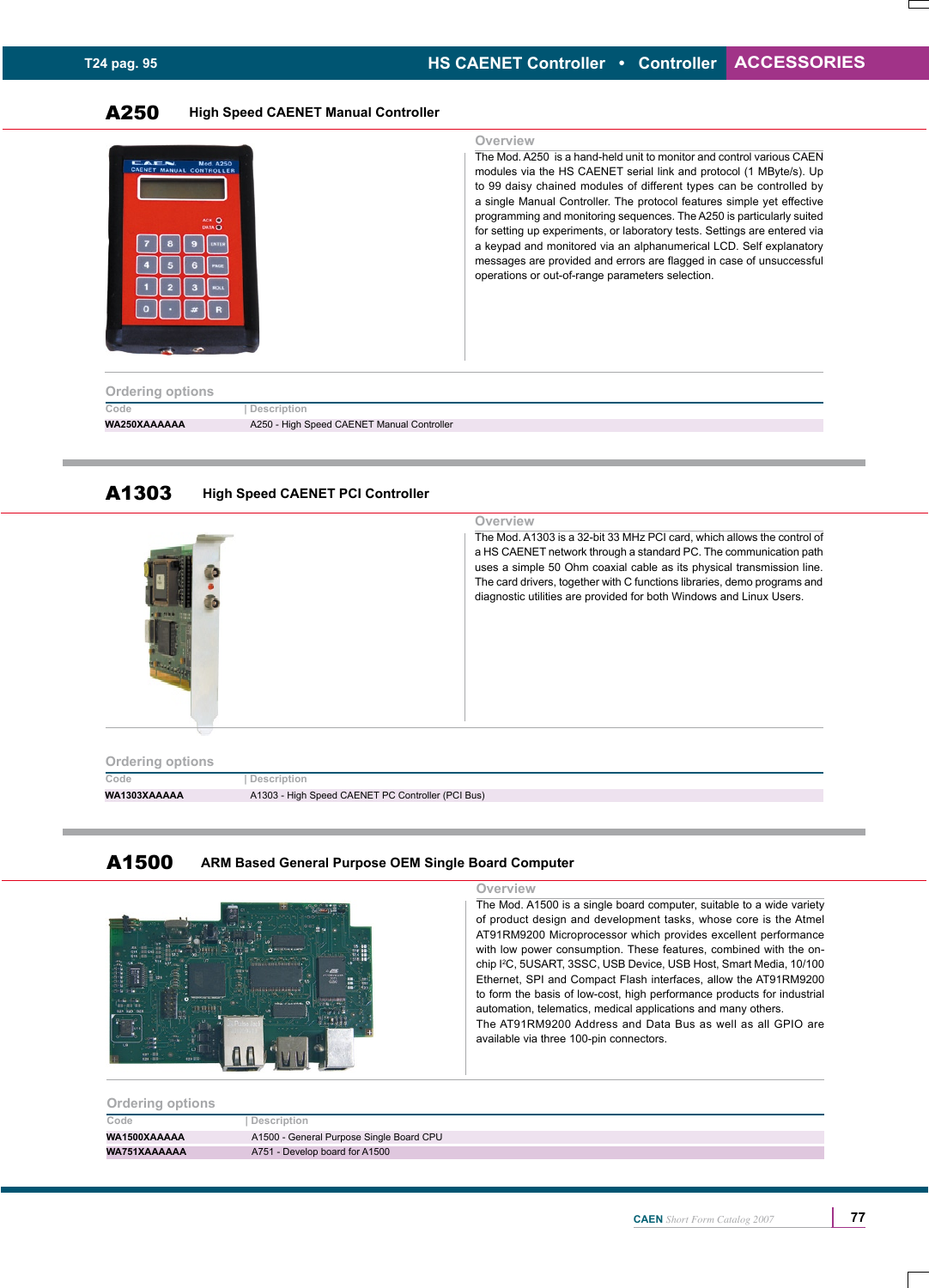# A2818 **PCI CONet Controller**



# **Overview**

The Mod. A2818 is a 32-bit 33 MHz PCI card, which allows the control, through a standard PC, of the CONet (the network of up to eight daisy chained V2718/VX2718 VME-PCI Bridges or V1721/V1724 Digitizers). The communication path uses optical fiber cables as physical transmission line (AY2705, AY2720, AI2705, AI2720). The card drivers, together with C functions libraries and demo programs are provided for both Windows and Linux Users.

| <b>Ordering options</b> |                                    |
|-------------------------|------------------------------------|
| Code                    | Description                        |
| WA2818XAAAAA            | A2818 - PCI Optical Link           |
| WAY2705XAAAA            | AY2705 - Optical Fibre 5m duplex   |
| WAY2720XAAAA            | AY2720 - Optical Fibre 20m duplex  |
| WAI2705XAAAA            | Al2705 - Optical Fibre 5m simplex  |
| WAI2720XAAAA            | Al2720 - Optical Fibre 20m simplex |
|                         |                                    |

#### A293 **CAMAC to NIM Power Adapter**



### **Overview**

The Mod. A293 allows the insertion of NIM modules inside a CAMAC crate by using the power lines of the CAMAC standard Dataway. The required ±12 V power lines are obtained from the standard ±24 V by means of independent voltage regulators.

# A385 - A392 **16 Channel LEMO Adapters**

| Overview<br>The Mod. A385 and A392 allows to provide respectively the V785<br>and the V792, with LEMO 00 input connectors, adapting them to the<br>flat connectors. The models A385 and A392 fit into one 17+17 pin<br>male flat type connector and are provided with 16 LEMO 00 male<br>connectors each. The Mod. A385 can also be used to match the output<br>flat connectors of the Mod. N568B/LC Spectroscopy Amplifier with the<br>LEMO input connectors of a discriminator (such as V812, V895 etc.).<br>The devices are completely passive mechanical adapters for analog<br>signals and feature 50 cm long cables. |
|----------------------------------------------------------------------------------------------------------------------------------------------------------------------------------------------------------------------------------------------------------------------------------------------------------------------------------------------------------------------------------------------------------------------------------------------------------------------------------------------------------------------------------------------------------------------------------------------------------------------------|
|                                                                                                                                                                                                                                                                                                                                                                                                                                                                                                                                                                                                                            |

## **Ordering options**

| Code         | Description                                                               |
|--------------|---------------------------------------------------------------------------|
| WA385XAAAAAA | A385 - 16 Channel Cable Adapter (Flat to Lemo) for V785, 50cm ±10% cables |
| WA392XAAAAAA | A392 - 16 Channel Cable Adapter (Flat to Lemo) for V792, 50cm ±10% cables |
|              |                                                                           |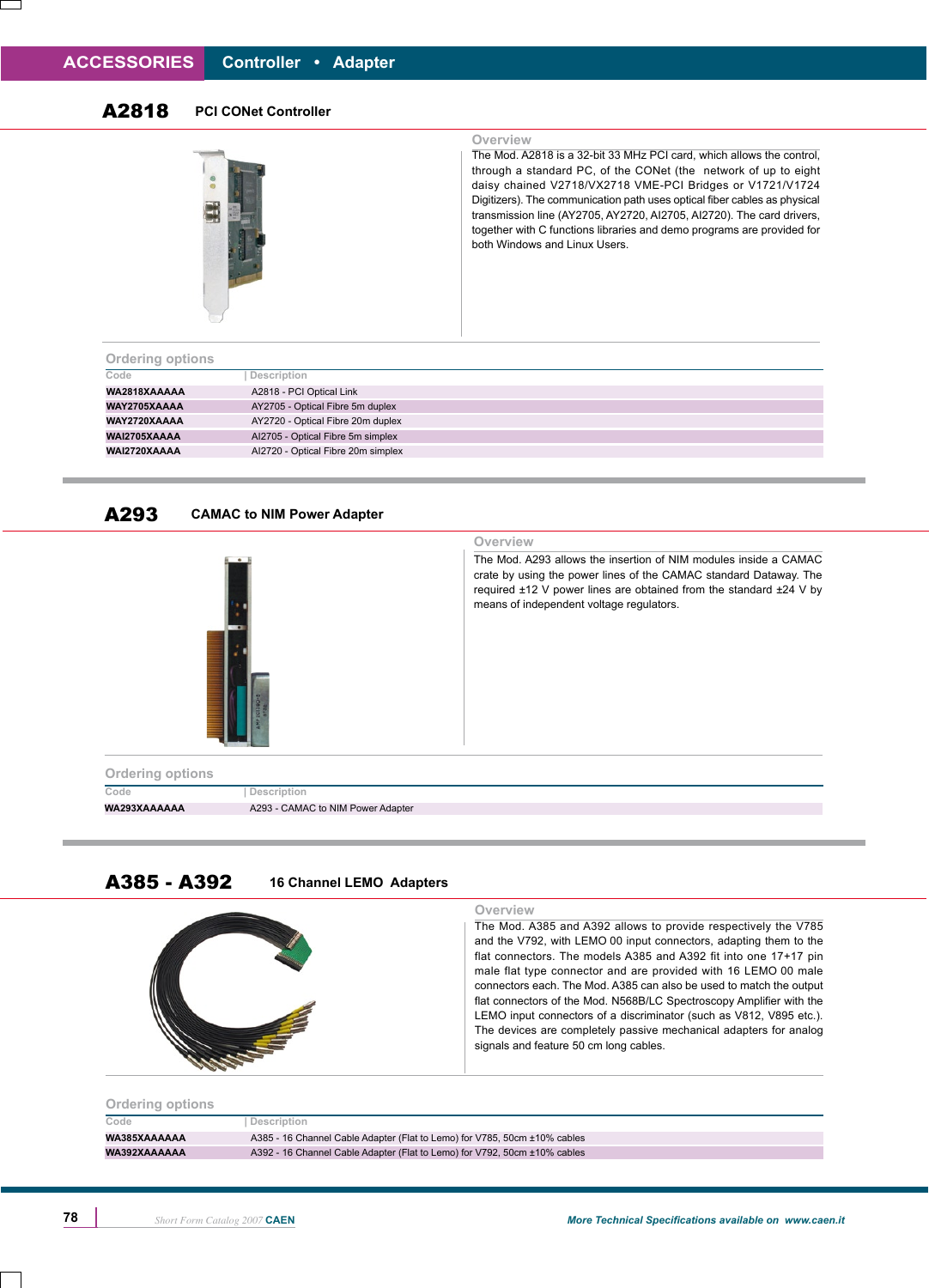

# A309 - A310 - A311 - A312 - A313 **Single Channel Fixed Attenuators**



#### **Overview**

The Mod. A309, A310, A311, A312 and A313 are simple devices that provide a fixed attenuation (1, 3, 6, 12 and 20 dB respectively). The attenuators are 50 Ohm adapted and feature LEMO female type connectors; they do not require any power supply since they are made up of resistive cells.

| <b>Ordering options</b> |                                               |  |
|-------------------------|-----------------------------------------------|--|
| Code                    | Description                                   |  |
| WA309XAAAAAA            | A309 - Single Channel Fixed Attenuator (1dB)  |  |
| WA310XAAAAAA            | A310 - Single Channel Fixed Attenuator (3dB)  |  |
| WA311XAAAAAA            | A311 - Single Channel Fixed Attenuator (6dB)  |  |
| WA312XAAAAAA            | A312 - Single Channel Fixed Attenuator (12dB) |  |
| WA313XAAAAAA            | A313 - Single Channel Fixed Attenuator (20dB) |  |
|                         |                                               |  |